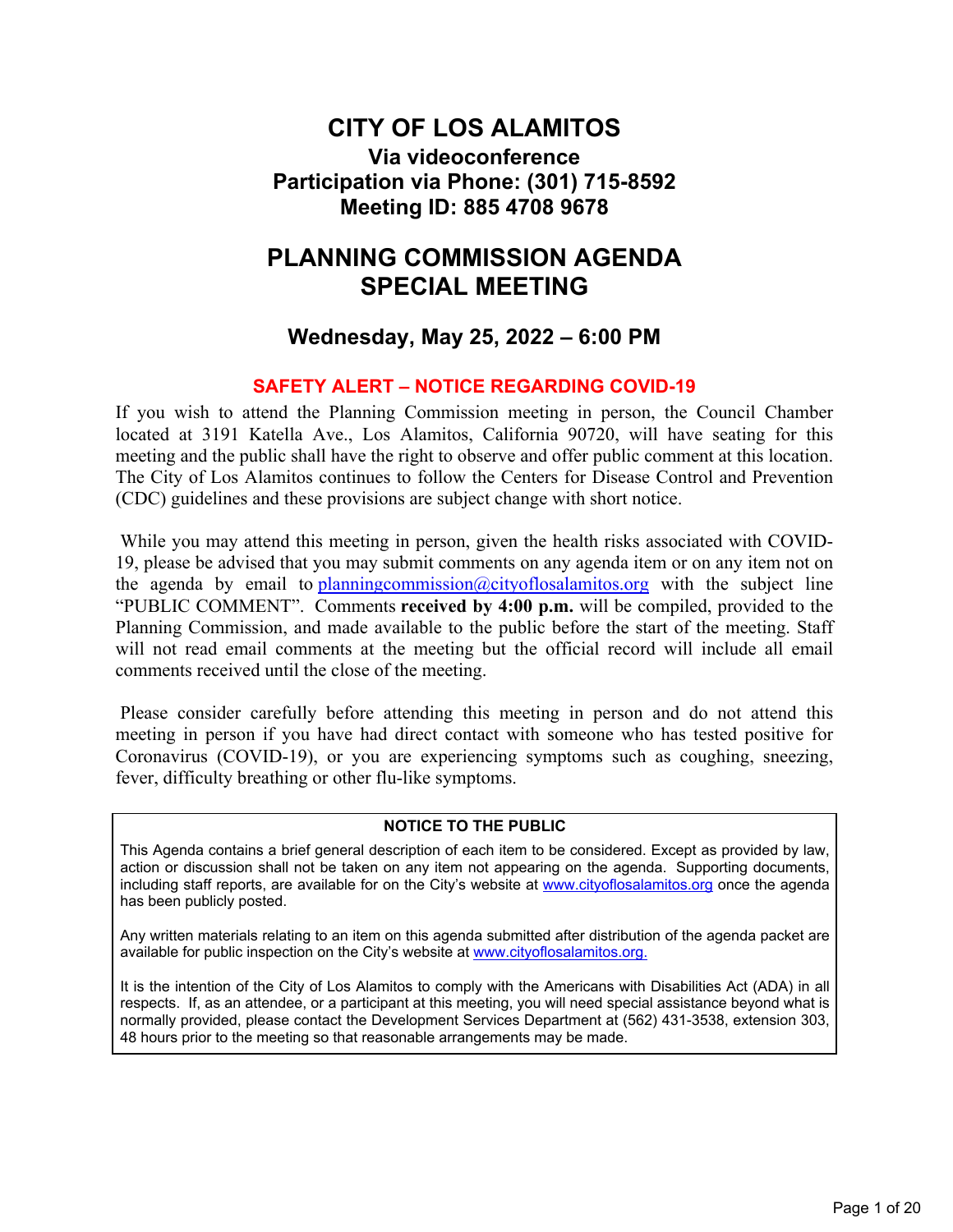#### **1. CALL TO ORDER**

#### **2. ROLL CALL**

Chair DeBolt Vice Chair Loe Commissioner Andrade Commissioner Cuilty Commissioner Grose Commissioner Sofelkanik Commissioner Zellmer

#### **3. PLEDGE OF ALLEGIANCE**

#### **4. ORAL COMMUNICATIONS**

At this time, any individual in the audience may address the Planning Commission and speak on any item within the subject matter jurisdiction of the Commission. Please state if you wish to speak on an item on the Agenda. **Remarks are to be limited to not more than five minutes.**

#### **5. CONSENT CALENDAR**

All Consent Calendar items may be acted upon by one motion unless a Planning Commissioner requests separate action on a specific item.

**A. Approve the Minutes for the Regular Meeting of March 23, 2022, Special Meeting of April 20, 2022, and Regular Meeting of April 27, 2022**

 **(Development Services)**

**B. Findings Required by AB 361 for the Continued Use of Teleconferencing for Meetings**

For the Planning Commission to continue to have the option to meet via teleconference during the pandemic, AB 361 requires the Planning Commission to make specific findings at least every thirty (30) days.

Recommendation:

Make the following findings by a majority vote of the Planning Commission:

- 1. A state of emergency has been proclaimed by California's Governor due to the COVID-19 pandemic, and continues to be in effect;
- 2. The Planning Commission has reconsidered the circumstances of the state of emergency; and
- 3. State and local officials continue to recommend measures to promote social distancing to slow the spread of COVID-19.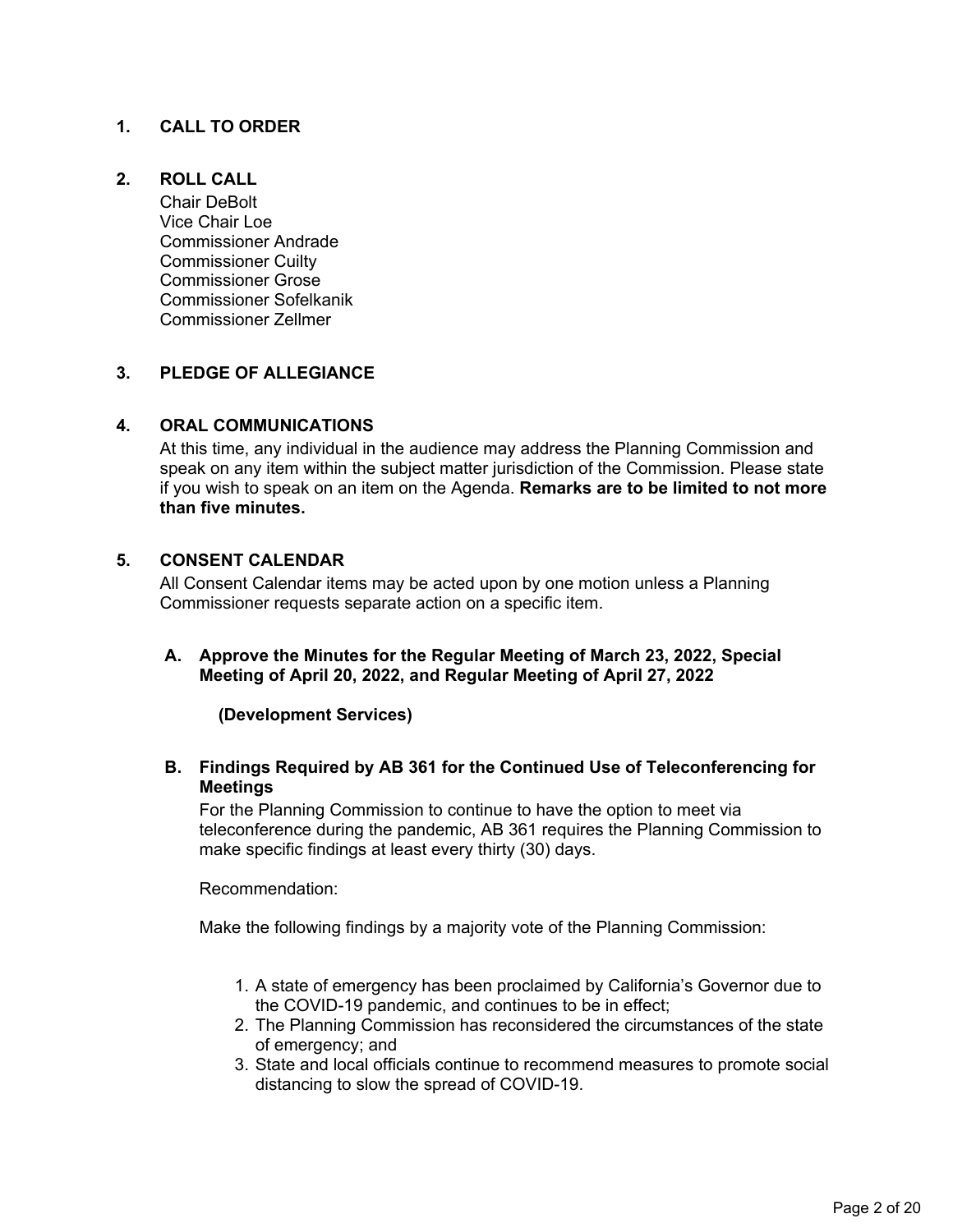#### **ROLL CALL**

Chair DeBolt Vice Chair Loe Commissioner Andrade Commissioner Cuilty Commissioner Grose Commissioner Sofelkanik Commissioner Zellmer

#### **6. ITEMS FROM THE DEVELOPMENT SERVICES DIRECTOR**

#### **7. COMMISSIONER REPORTS**

#### **8. ADJOURNMENT**

#### **APPEAL PROCEDURES**

Any final determination by the Planning Commission may be appealed to the City Council, and must be done so in writing at the Development Services Department, within ten (10) business days after the Planning Commission decision. The appeal must include a statement specifically identifying the portion(s) of the decision with which the appellant disagrees and the basis in each case for the disagreement, accompanied by an appeal fee of \$1,048.00 (resident)/ \$2,349.00 (non-resident) in accordance with Los Alamitos Municipal Code Section 17.60 and Fee Resolution No. 2021-06.

I hereby certify under penalty of perjury under the laws of the State of California, that the foregoing Agenda was posted at the Los Alamitos City Hall, 3191 Katella Ave. and online at www.cityoflosalamitos.org not less than 24 hours prior to the meeting.

Juis

Maria Veronica Enciso Department Secretary **Dated this day of 05/23/2022**

\_\_\_\_\_\_\_\_\_\_\_\_\_\_\_\_\_\_\_\_\_\_\_\_\_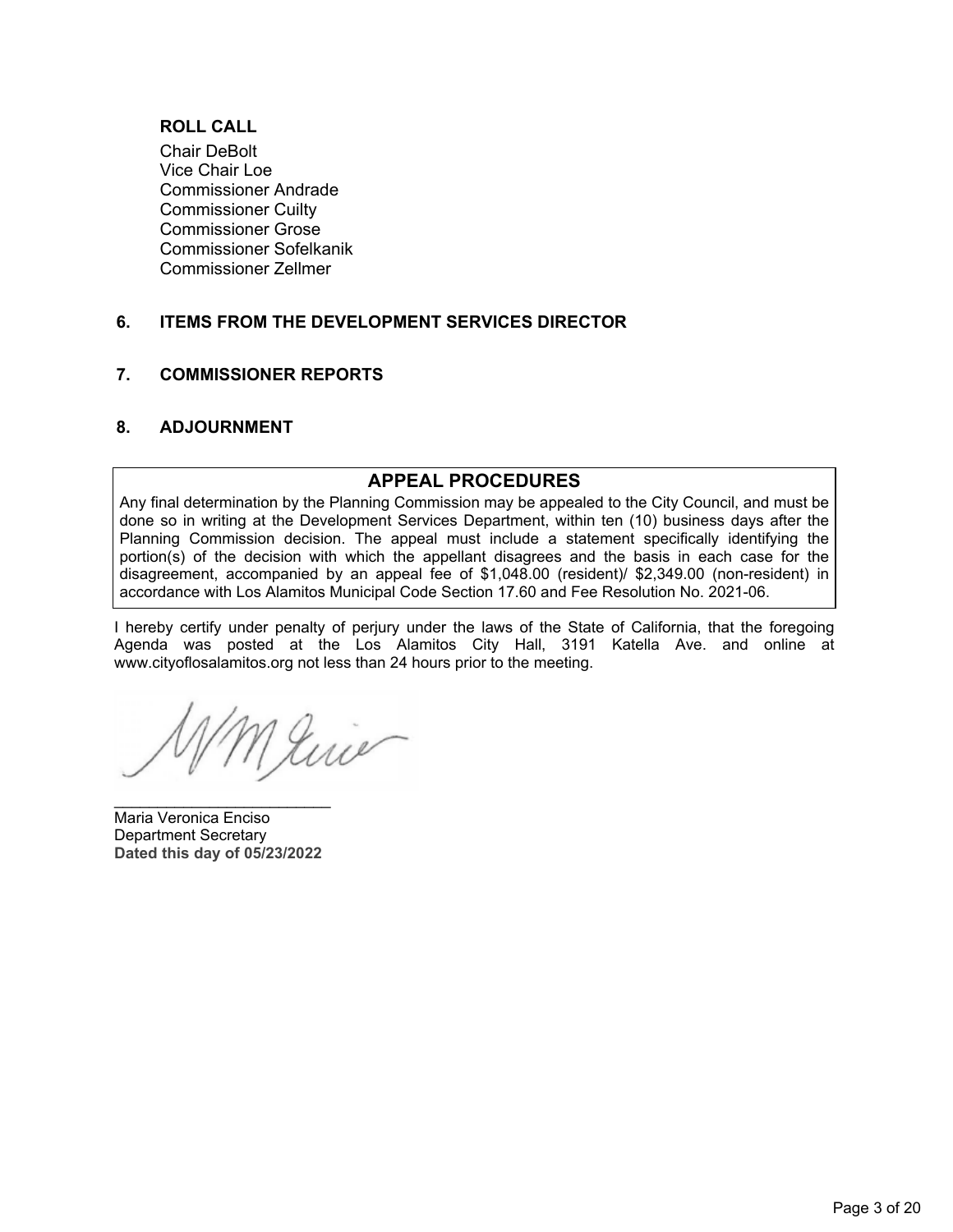#### **MINUTES OF PLANNING COMMISSION/SUBDIVISION COMMITTEE MEETING OF THE CITY OF LOS ALAMITOS**

#### **REGULAR MEETING – March 23, 2022**

#### **1. CALL TO ORDER**

The Planning Commission/Subdivision Committee met in Regular Session at 7:00 p.m., Wednesday, March 23, 2022, in the Council Chamber, 3191 Katella Avenue, Los Alamitos, CA, Chair DeBolt presiding.

#### **2. ROLL CALL**

**Present: Commissioners: Chair DeBolt** 

Vice Chair Loe Andrade (7:02pm), Cuilty, Grose, Sofelkanik, and Zellmer

 Staff: Ron Noda, Development Services Director Irving Montenegro Jr., Development Services Manager Michael Daudt, City Attorney Tom Oliver, Associate Planner Maria Veronica Enciso, Department Secretary

#### **3. PLEDGE OF ALLEGIANCE**

Chair DeBolt led the Pledge of Allegiance.

#### **4. ORAL COMMUNICATIONS**

Chair DeBolt opened oral communications.

Chair DeBolt closed oral communications.

- **5. APPROVAL OF MINUTES**  None.
- **6. CONSENT CALENDAR** None.
- **7. PUBLIC HEARING A. Conditional Use Permit (CUP) 22-01 Health/Fitness Facilities – Large in the Town Center Mixed Use Zone**

Development Services Director Noda introduced the staff report.

Associate Planner Oliver summarized the staff report.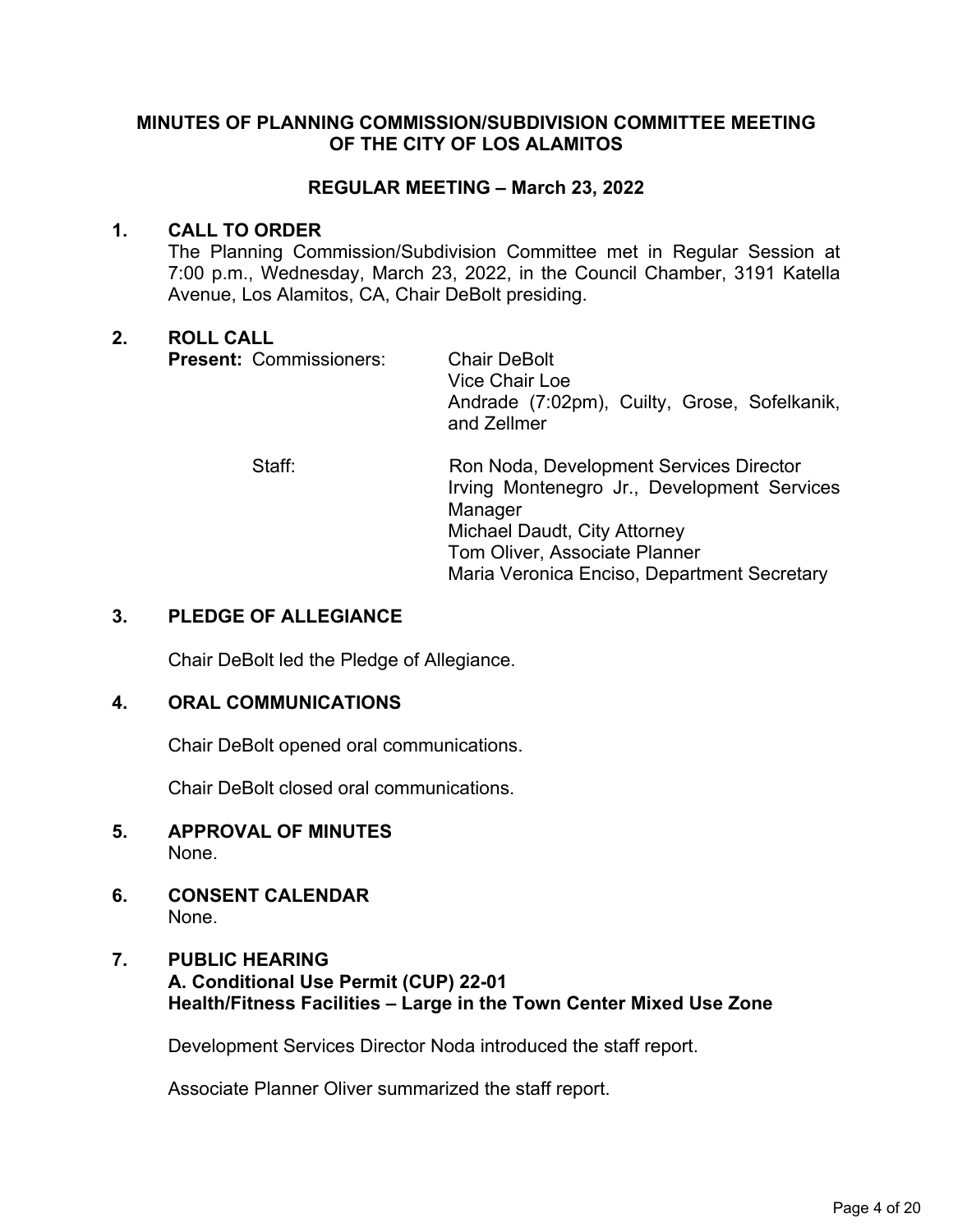Vice Chair Loe and Associate Planner Oliver discussed the parking spaces in the lot.

Commissioner Cuilty asked if landlord is planning to make improvements on the outside of the building, Associate Planner Oliver shared there currently is not.

Commissioner Zellmer asked about the dry cleaner business that was the previous tenant and if there was any remediation needed. Associate Planner Oliver shared that he was not sure and that they are not required to do an environmental check as part of the CUP process.

Chair DeBolt opened the public hearing.

Applicant Gerald Wetzel shared his experience of his gym in Long Beach and Bellflower.

Vice Chair Loe and applicant Wetzel discussed the classes he teaches.

Chair DeBolt closed the public hearing

Commissioner Grose asked about the address being two separate ones and if it'll be one address, Associate Planner Oliver confirmed that it will be one address for the two units. Commissioner Grose then shared the concern about the CUP travelling and it being a problem in the future, Associate Planner Oliver shared that it will fall under both units.

Chair DeBolt asked about the CUP and in the future should another business enter, would the new business need to be a health fitness. City Attorney Daudt shared that it is not in the conditions and it can be added.

Commissioner Andrade discussed other businesses that can go into the space should this business leave.

City Attorney Daudt further clarified the conditions for this item.

#### Motion/Second: Grose/Cuilty

Carried 7/0: Adopt Resolution No. 2022-02, entitled, "A RESOLUTION OF THE PLANNING COMMISSION OF THE CITY OF LOS ALAMITOS, CALIFORNIA, APPROVING CONDITIONAL USE PERMIT (CUP) 22-01 TO ALLOW A HEALTH/FITNESS FACILITY – LARGE AT A 3,000 SQUARE FOOT UNIT IN THE TOWN CENTER MIXED USE (TCMU) ZONE AT 10958 LOS ALAMITOS BLVD., APN 242-171-02 (APPLICANT: GERALD WETZEL)."

#### **B. Zoning Ordinance Amendment (ZOA 22-01) Permitting the Keeping of Female Chickens (Hens) in Residential Zones**

Development Services Director Noda summarized the staff report.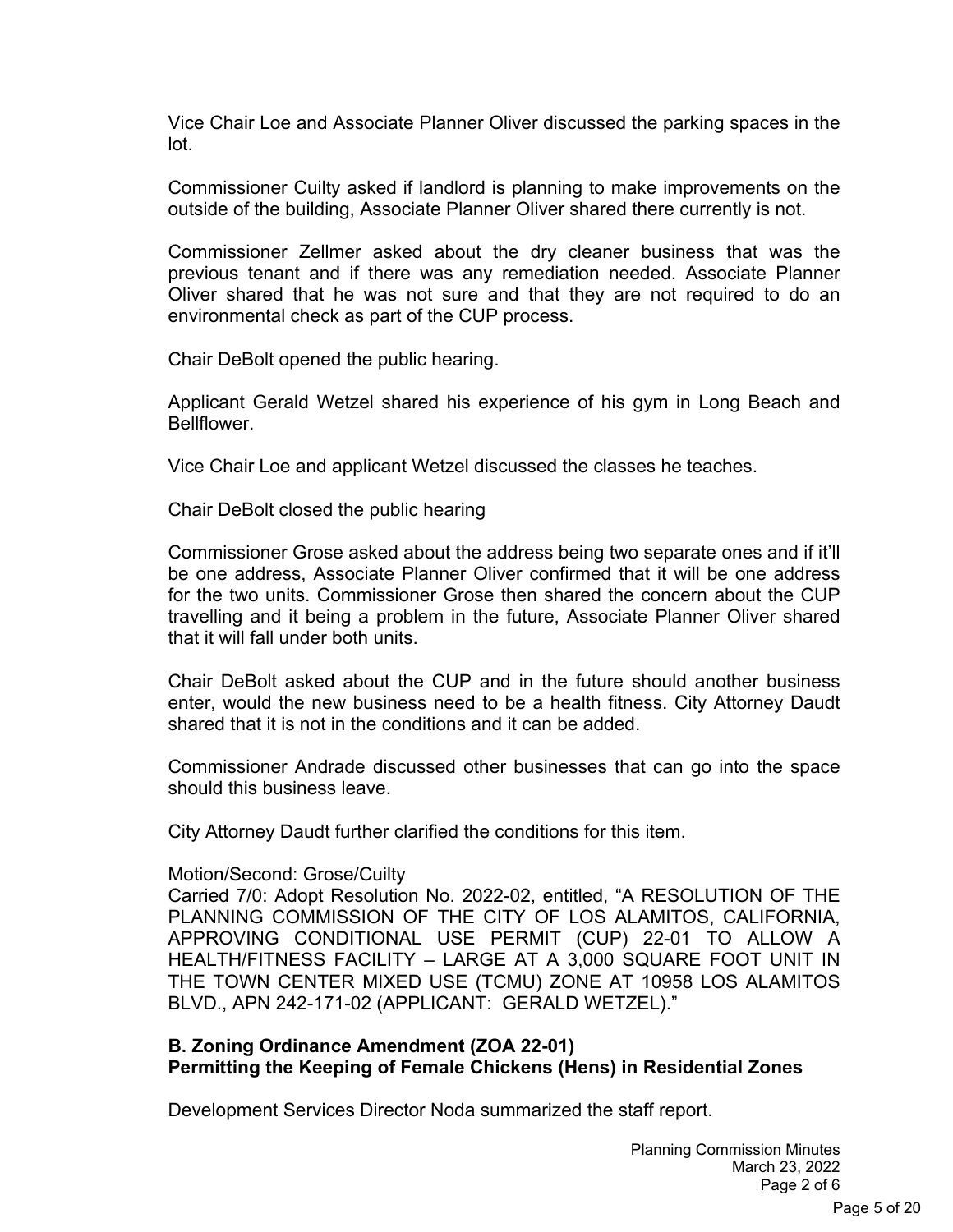Commissioner Sofelkanik commented on the item discussed at a previous Planning Commission meeting (February 23, 2022). He specified wanting to discuss the issue of density and nuisance in regard to the item and shared that he does not agree with the decision to have live fowls allowed in the City.

Commissioner Andrade commented on how at the previous Planning Commission meeting, the commission discussed the items of concern that Commissioner Sofelkanik expressed.

Vice Chair Loe shared what was discussed at the previous meeting.

Chair DeBolt opened the public hearing.

Resident, Marlene Wagnar, shared that they currently have chickens and how they care for them.

Commissioner Zellmer asked Marlene Wagnar if she knew what the complaint was and then asked if anyone else knew the actual complaint of the chickens.

Resident, Marlene Wagnar shared that she did not know and that they only received the notice.

Development Services Director Noda commented that the Code Enforcement Division received a complaint, and he assumes it may be the keeping of live fowl.

Commissioner Loe made a statement saying no gophers.

Chair DeBolt discussed that this item would be a citywide ordinance and will vote no on this because the city is not a rural area. He then commented that should this pass, 20 feet is adequate, and that the setback be at least 5 to 10 feet.

Commissioner Cuilty asked staff if the item does get approved, could Code Enforcement still cite if needed. City Attorney Daudt confirmed that the resident would need be required to adhere to the City's provisions.

Commissioner Andrade shared an analogy in comparison of a resident owning a dog and how there's a ton of benefits [to having live fowl] and he does not see any negative with the way it is written in the code.

Commissioner Zellmer asked Chair DeBolt about his thought process of this not being a good fit. Chair DeBolt shared that he looked at it in a broad base.

Commissioner Zellmer shared that the scope would be small due to space of house lots.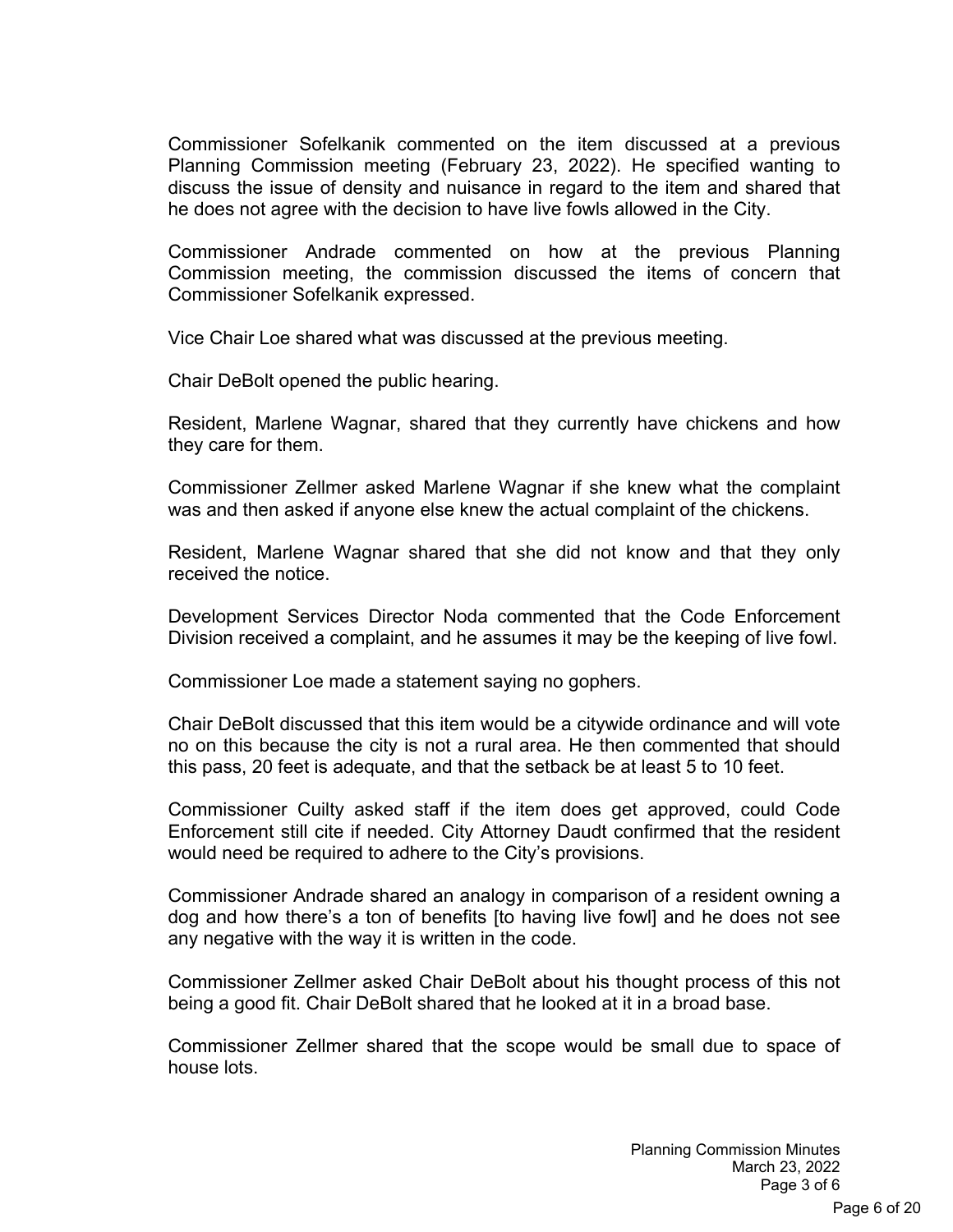Commissioner Grose shared that residents would have problems no matter what occurs and she does not think that worrying about chickens would be a driving force for having other issues. She does think that chickens are a part of looking into the future of being more organic and better with trash.

Commissioner Loe commented that coyotes are not the animals to be worried about but hawks.

Development Services Director Noda added for the Planning Commission to add to the motion that the Commissioners were suggesting.

#### Motion/Second: Grose/Andrade

Carried 5/2: Adopt Resolution No. 2022-03, entitled, "A RESOLUTION OF THE PLANNING COMMISSION OF THE CITY OF LOS ALAMITOS, CALIFORNIA, RECOMMENDING THE CITY COUNCIL ADOPT ORDINANCE 2022-01 AMENDING SECTIONS 17.08.020, 6.20.010, AND 8.32.020.24 OF THE LOS ALAMITOS MUNICIPAL CODE AND ADDING NEW SECTION 6.20.180 TO THE LOS ALAMITOS MUNICIPAL CODE CONCERNING THE KEEPING OF FEMALE CHICKENS (HENS) IN RESIDENTIAL ZONES (ZOA 22-01) (CITY INITIATED)."

#### **8. DISCUSSION A. Public Discussion of the Housing Element (GPA 21-01)**

Associate Planner Oliver quickly reminded commissioners that today's meeting is an open house for the housing element. He then added that the commission will be able to vote on this later.

Development Services Director Noda quickly updated Commissioner Zellmer of where the City currently is in the process in regards to the Housing Element.

Chair DeBolt opened the public hearing.

The following public comments are in regard to the Lampson site at 4665 Lampson Avenue:

- A PowerPoint was done by the owner (George Voigt) of the Lampson site at 4665 Lampson Avenue of plans for the location.
- PowerPoint presentation continued by Les Johnson, consultant for the Lampson site, discussed the development being proposed at the Lampson site.
- Todd Coddle, from CNC Development, works in conjunction with the Lampson project requested to reduce the density.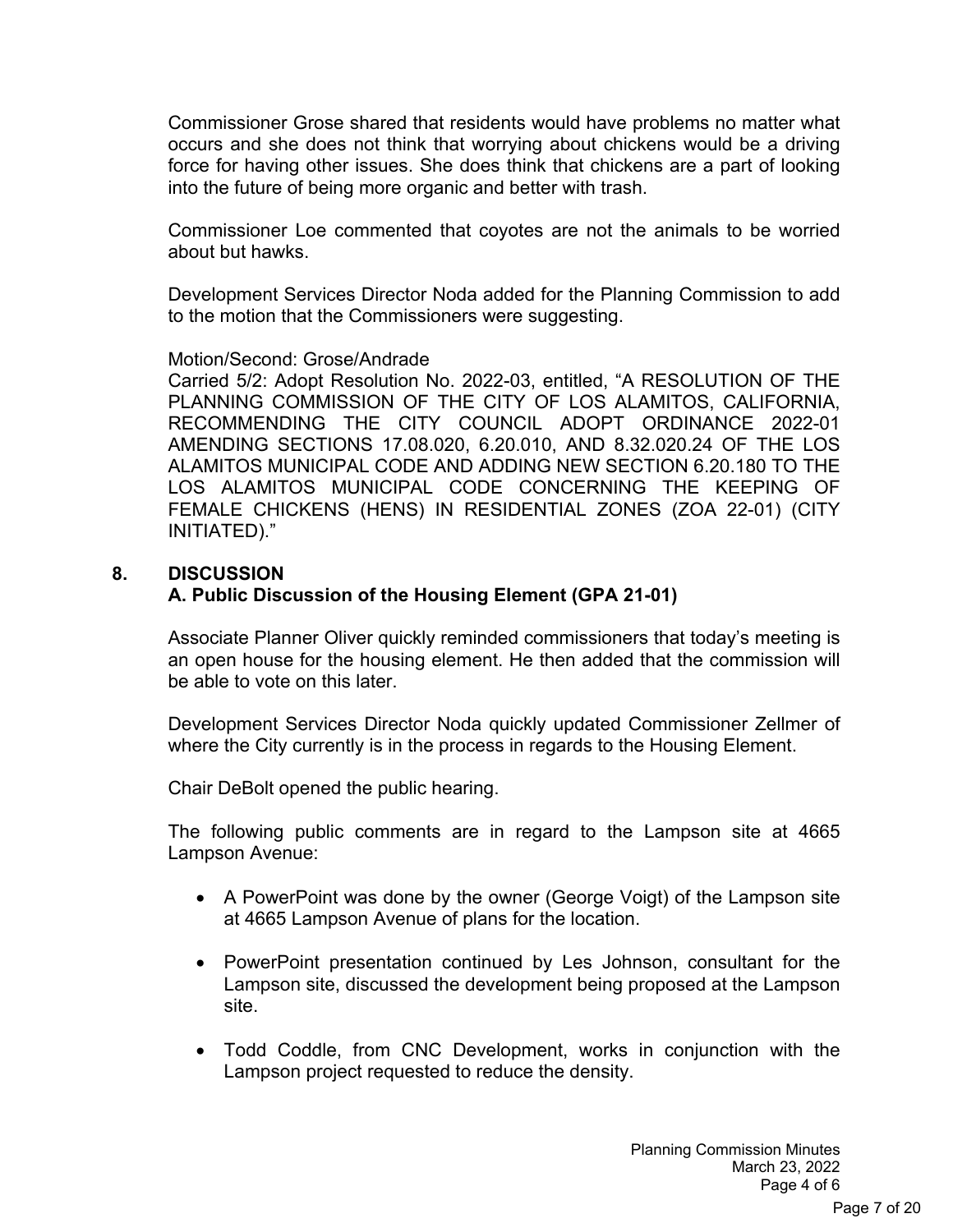- Tony Close, resident and business owner in the City, shared in agreeance to a lower density.
- Scott Fiat shared the appreciation of the owners and contractors of reducing the density of the area. He mentioned he couldn't find the link for an overlay [of the City] online. Agreed with the owners of a lower density.
- Tom Lent, CEO of Southland Credit Union, lives in College Park East, and is in favor of the lower density plans.
- Randy Hill, resident of Los Alamitos (Highlands), thanked the Planning Commissioned of what they do and shared that he believes the Planning Commission have the City's best interest. He shared his concern of getting along with the neighboring city of Seal Beach. He believed it would be a win-win of all involved to have a lower density.

Chair DeBolt requested to have a motion to agendize the review of the density standards and recommended proposal for the R4 Zones and how it relates to the housing element and state mandate requirements to fully discuss the item.

City Attorney Daudt shared that the item tonight is for the general public to comment on the item and that there will be other opportunities to discuss this item.

#### Motion/Second: DeBolt/Loe

Carried 7/0: Agendize, possibly at the next meeting, a review and discussion on the proposed density range minimums in the R4 Zones.

Commissioner Sofelkanik added to have a representative from Terranova at the upcoming Planning meeting for this discussion.

Commissioner Zellmer asked and received clarification from Development Services Director Noda the location of the Town Center.

#### **9. STAFF REPORT**

#### **A. Findings Required by AB 361 for the Continued Use of Teleconferencing for Meetings**

City Attorney Daudt summarized the staff report.

#### Motion/Second: DeBolt/Cuilty

Carried 7/0: Make the following findings by a majority vote of the Planning Commission:

1. A state of emergency has been proclaimed by California's Governor due to the COVID-19 pandemic, and continues to be in effect;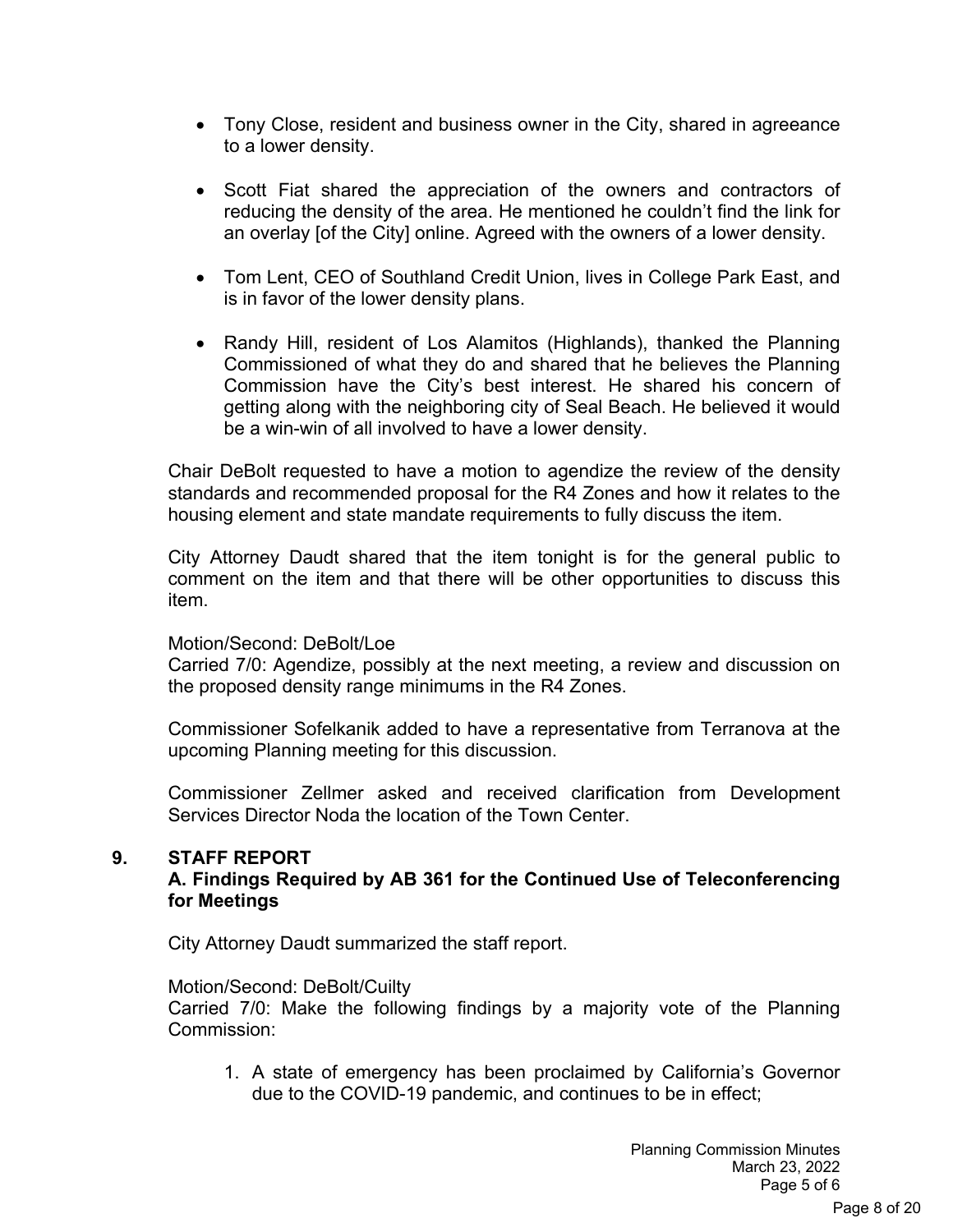- 2. The Planning Commission has reconsidered the circumstances of the state of emergency; and
- 3. State and local officials continue to recommend measures to promote social distancing to slow the spread of COVID-19.

#### **10. ITEMS FROM THE DEVELOPMENT SERVICES DIRECTOR**

Associate Planner Oliver shared that the Chevron project is not a service station, but just a shop [minimart].

Development Services Director Noda called upon Development Services Manager Montenegro to discuss the Parklet Series.

Development Services Manager Montenegro shared the Parklet Series event.

#### **11. COMMISSIONER REPORTS**

Commissioner Grose mentioned a comment made by Mr. Hill about neighborhood names. Development Services Director Noda shared that it is in the General Plan. She shared the City's Spring Carnival event that is to take place on April 17<sup>th</sup> at Little Cottonwood Park.

#### **12. ADJOURNMENT**

The Planning Commission adjourned the meeting at 8:18 p.m.

 $\overline{a}$ 

ATTEST: And Art DeBolt, Chair

Ron Noda, Secretary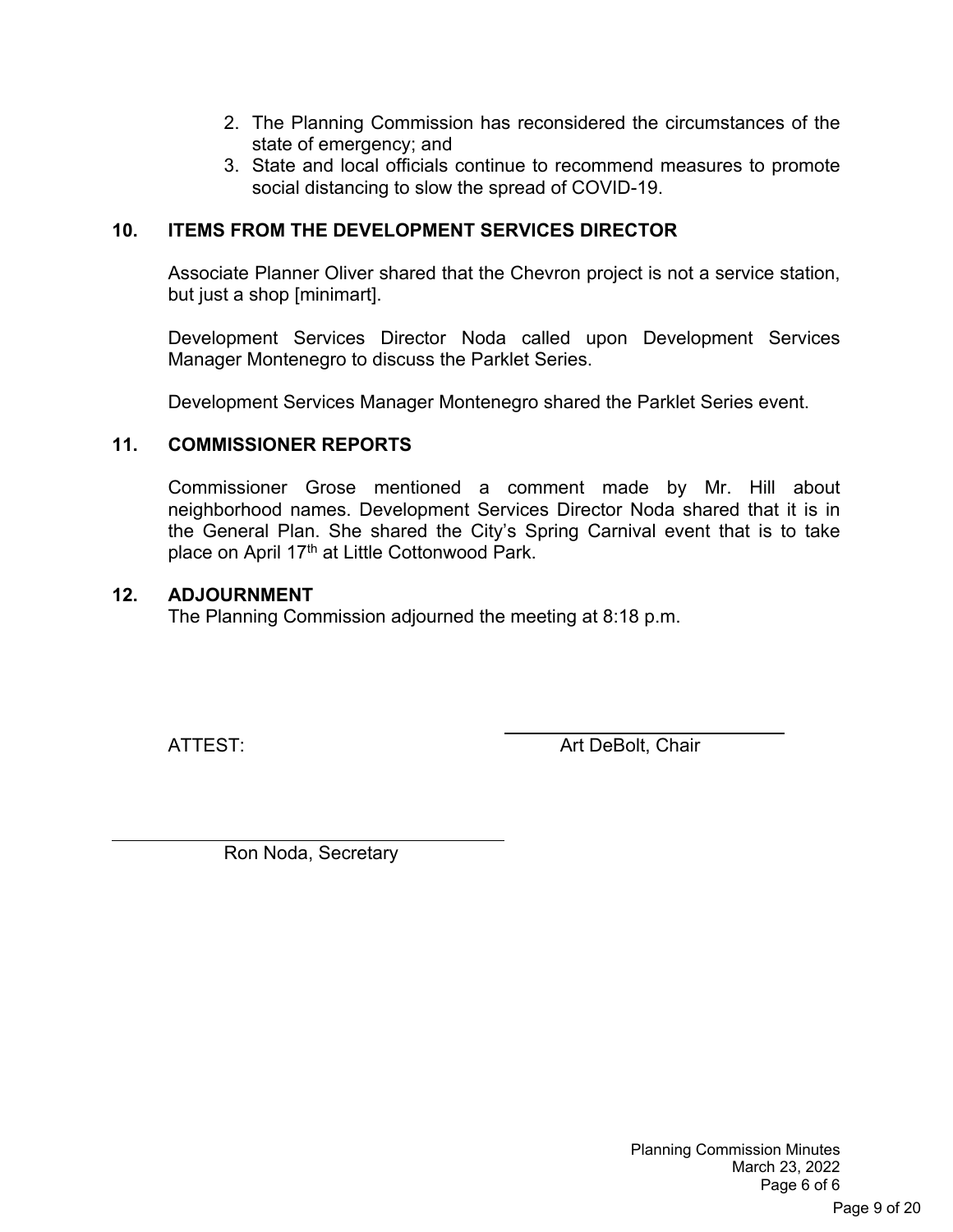#### **MINUTES OF PLANNING COMMISSION/SUBDIVISION COMMITTEE MEETING OF THE CITY OF LOS ALAMITOS**

#### **SPECIAL MEETING – April 20, 2022**

#### **1. CALL TO ORDER**

The Planning Commission/Subdivision Committee met in Special Session at 6:00 p.m., Wednesday, April 20, 2022 in a video conference, Chair DeBolt presiding. As a result of the State of Emergency in California due to the threat of COVID-19 and pursuant to Governor Newsom Executive Order N-25-20 issued on March 12, 2020, all members of the Planning Commission attended telephonically.

#### **2. ROLL CALL**

| <b>Present: Commissioners:</b> | <b>Chair DeBolt</b><br>Vice Chair Loe<br>Andrade, Cuilty, Sofelkanik, and Zellmer                                                     |
|--------------------------------|---------------------------------------------------------------------------------------------------------------------------------------|
| Absent:                        | Grose                                                                                                                                 |
| Staff:                         | Irving Montenegro Jr., Development Services<br>Manager<br>Michael Daudt, City Attorney<br>Maria Veronica Enciso, Department Secretary |

#### **3. PLEDGE OF ALLEGIANCE**

Chair DeBolt led the Pledge of Allegiance.

#### **4. ORAL COMMUNICATIONS**

Chair DeBotl asked if there were any public comments.

Department Secretary Enciso shared that there were no public comments received by the 4:00 p.m. cutoff time.

#### **5. APPROVAL OF MINUTES**  None.

- **6. CONSENT CALENDAR** None.
- **7. PUBLIC HEARING**  None.
- **8. DISCUSSION** None.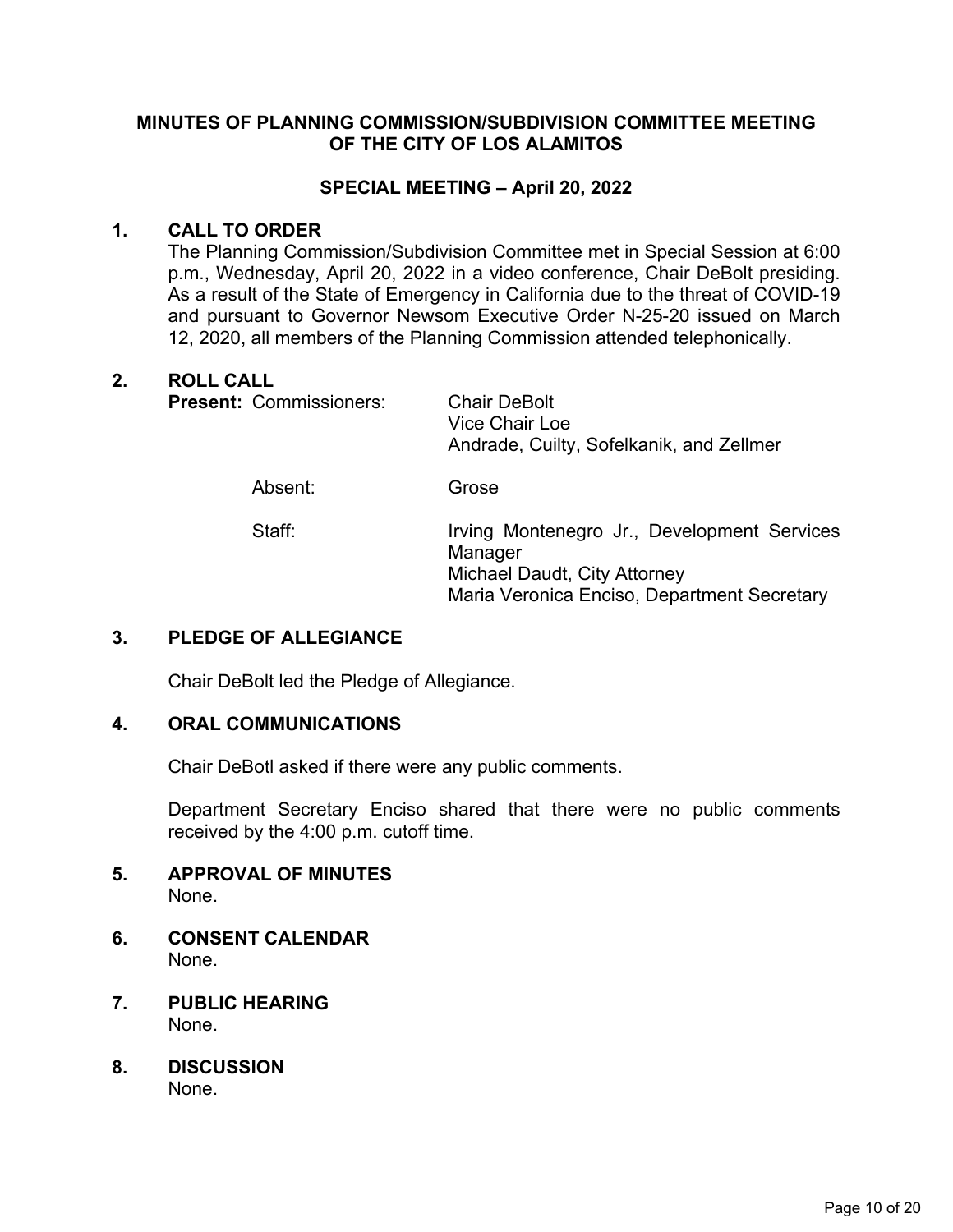#### **9. STAFF REPORT**

#### **A. Findings Required by AB 361 for the Continued Use of Teleconferencing for Meetings**

City Attorney Daudt summarized the staff report.

Commissioner Sofelkanik asked about the 30-day deadline and received clarification from City Attorney Daudt.

Chair DeBolt shared about having either Zoom meetings and in person depending on what is on the agenda.

#### Motion/Second: Cuilty/DeBolt

Carried 6/0 (Grose absent): Make the following findings by a majority vote of the Planning Commission:

- 1. A state of emergency has been proclaimed by California's Governor due to the COVID-19 pandemic, and continues to be in effect;
- 2. The Planning Commission has reconsidered the circumstances of the state of emergency; and
- 3. State and local officials continue to recommend measures to promote social distancing to slow the spread of COVID-19.

#### **ROLL CALL**

| <b>Chair DeBolt</b>         | Aye      |
|-----------------------------|----------|
| <b>Vice Chair Loe</b>       | Aye      |
| <b>Commissioner Andrade</b> | Aye      |
| <b>Commissioner Cuilty</b>  | Aye      |
| <b>Commissioner Grose</b>   | (absent) |
| Commissioner Sofelkanik Aye |          |
| <b>Commissioner Zellmer</b> | Aye      |

- **10. ITEMS FROM THE DEVELOPMENT SERVICES DIRECTOR** None.
- **11. COMMISSIONER REPORTS**  None.

#### **12. ADJOURNMENT**

The Planning Commission adjourned the meeting at 6:04 p.m.

ATTEST: And Art DeBolt, Chair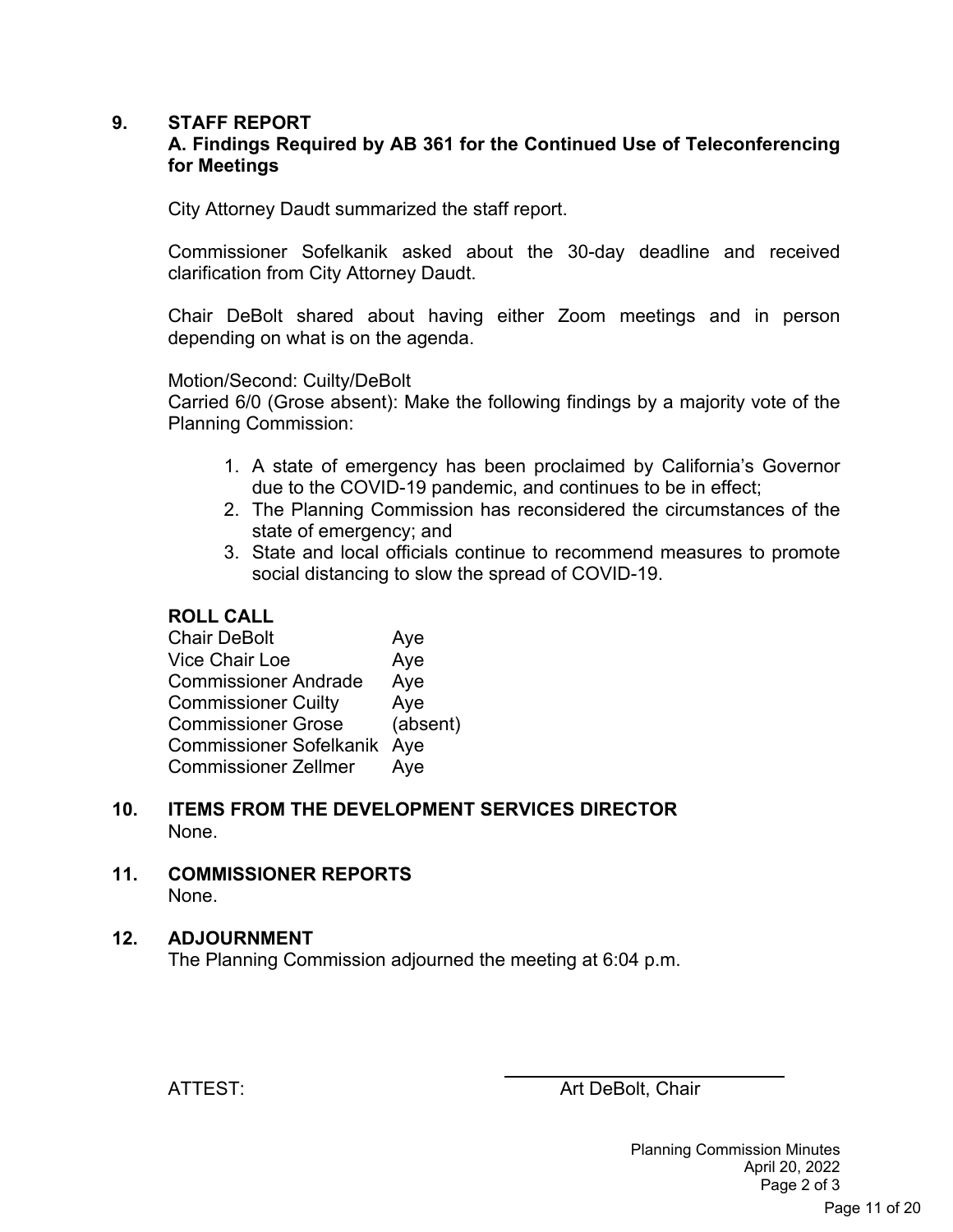$\overline{a}$ Irving Montenegro Jr., Development Services Manager

> Planning Commission Minutes April 20, 2022 Page 3 of 3 Page 12 of 20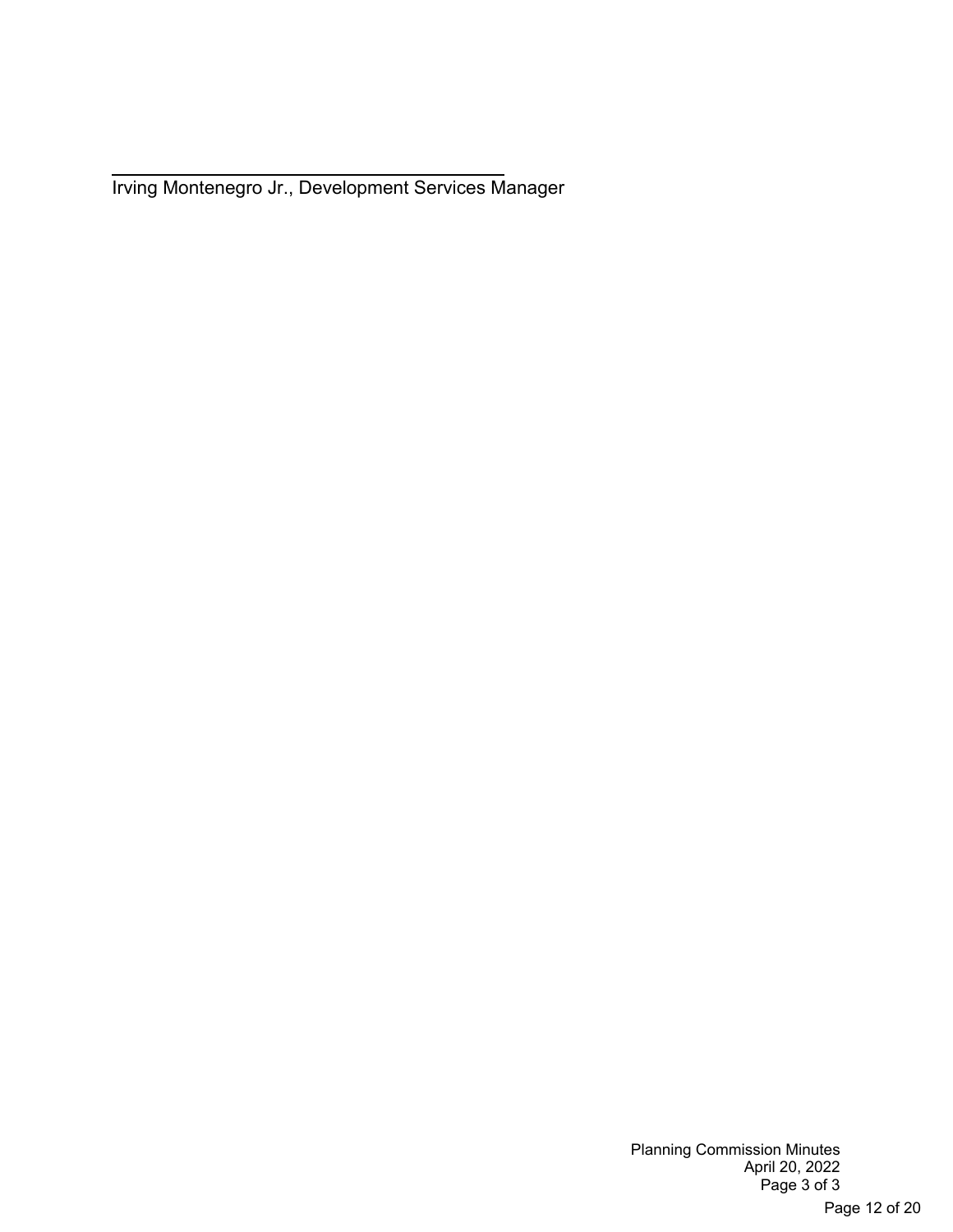#### **MINUTES OF PLANNING COMMISSION/SUBDIVISION COMMITTEE MEETING OF THE CITY OF LOS ALAMITOS**

#### **REGULAR MEETING – April 27, 2022**

#### **1. CALL TO ORDER**

The Planning Commission/Subdivision Committee met in Regular Session at 7:02 p.m., Wednesday, April 27, 2022, in the Council Chamber, 3191 Katella Avenue, Los Alamitos, CA, Chair DeBolt presiding.

#### **2. ROLL CALL**

| <b>Present: Commissioners:</b> | <b>Chair DeBolt</b><br>Vice Chair Loe<br><b>Grose and Zellmer</b>                                                                                                                                                                                         |
|--------------------------------|-----------------------------------------------------------------------------------------------------------------------------------------------------------------------------------------------------------------------------------------------------------|
| Absent:                        | Andrade (excused), Cuilty (excused),<br>and<br>Sofelkanik (excused)                                                                                                                                                                                       |
| Staff:                         | Ron Noda, Development Services Director<br>Irving Montenegro Jr., Development Services<br>Manager<br>Michael Daudt, City Attorney<br>Tom Oliver, Associate Planner<br>Maria Veronica Enciso, Department Secretary<br>Nicole Criste, Terra Nova Consultant |

#### **3. PLEDGE OF ALLEGIANCE**

Chair DeBolt led the Pledge of Allegiance.

#### **4. ORAL COMMUNICATIONS**

Chair Debolt opened the meeting for Oral Communications for items not on the agenda.

There being no speakers, Chair DeBolt closed the Oral Communications.

#### **5. APPROVAL OF MINUTES**

#### **A. Approve the Minutes for the Regular Meeting of February 23, 2022**

Motion/Second: Grose/Loe Carried 4/0 (Andrade, Cuilty, and Sofelkanik absent): The Planning Commission approved the minutes of the Regular Meeting of February 23, 2022.

#### **6. CONSENT CALENDAR** None.

#### **7. DISCUSSION A. Discussion Concerning Densities in City Zones**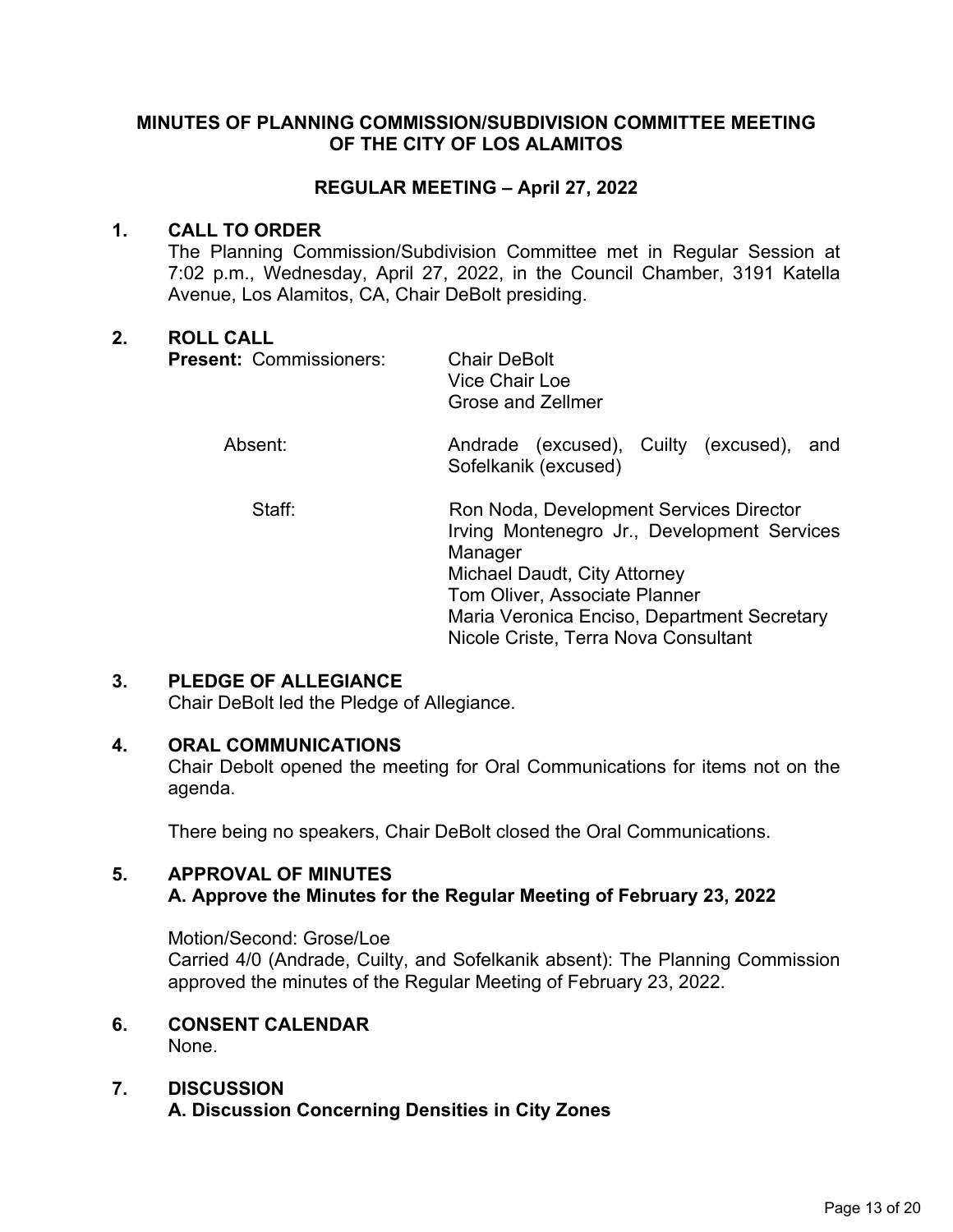Development Services Director Noda introduced the discussion.

Chair DeBolt asked and received clarification that he did not need to open the discussion to the public.

#### **8. PUBLIC HEARING**

**A. Consideration of a resolution of recommendation to the City Council for adoption of a Negative Declaration pursuant to the California Environmental Quality Act (CEQA) and approval of a Draft Comprehensive Update of the City's Housing Element for the Reporting Period of 2021-2029 (GPA 21-01).**

Director Services Director Noda summarized the staff report.

Associate Planner Oliver shared additional information from the staff report.

Chair DeBolt opened the public hearing.

Les Johnson shared that they look forward to their project (at the Lampson site) to go forward to the Planning Commission.

Chair DeBolt closed the public hearing.

Motion/Second: Grose/Zellmer

4/0 (Andrade, Cuilty, and Sofelkanik absent): Adopt Resolution No. 2022-04, entitled, "A RESOLUTION OF THE PLANNING COMMISSION OF THE CITY OF LOS ALAMITOS, CALIFORNIA, RECOMMENDING THAT THE CITY COUNCIL ADOPT A NEGATIVE DECLARATION, AND APPROVE GENERAL PLAN AMENDMENT 21-01, UPDATING THE LOS ALAMITOS HOUSING ELEMENT (2021-2029)."

#### **B. Conditional Use Permit (CUP) 18-09M Commercial Recreation Establishment Expansion 4298 Katella Avenue**

Associate Planner Oliver summarized the staff report.

Chair DeBolt asked if the City received any complaints like noise at the location, Associate Planner Oliver confirmed there were not any.

Chair DeBolt opened the public hearing.

Andrew Brown, owner of the business, shared information about the business and how proud they are to represent Los Alamitos.

Motion/Second: Loe/Grose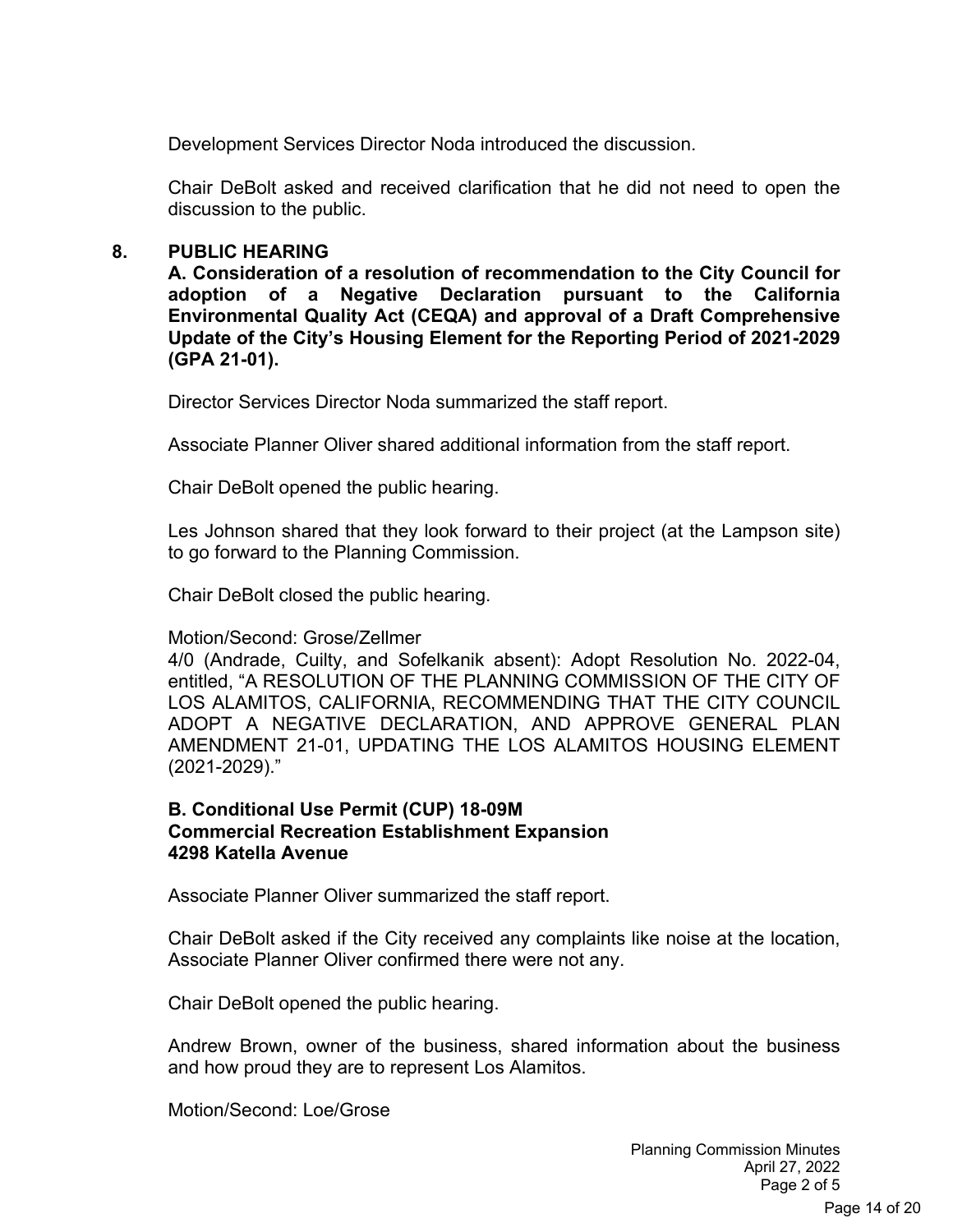Carried 4/0 (Andrade, Cuilty, and Sofelkanik absent): Adoption of Resolution No. 2022-05, entitled, "A RESOLUTION OF THE PLANNING COMMISSION OF THE CITY OF LOS ALAMITOS, CALIFORNIA, APPROVING A CONDITIONAL USE PERMIT MODIFICATION (CUP) 18-09M TO ALLOW THE EXPANSION OF A COMMERCIAL RECREATION ESTABLISHMENT, INDOORS, FROM A 1,500 SQUARE FEET UNIT AT 4298 KATELLA AVENUE, AND ADDING A 900 SQUARE FEET UNIT AT 4294 KATELLA AVENUE IN THE COMMERCIAL PROFESSIONAL OFFICE (C-O) ZONING DISTRICT, APN 222-121-54 (APPLICANT: ANDREW BROWN, CINEMA ESCAPE ROOM)."

#### **C. Conditional Use Permit (CUP) 22-02 Massage Establishment in the Town Center Mixed Use (TCMU) Zone 11110 Los Alamitos Boulevard #106**

Associate Planner Oliver summarized the staff report.

Chair DeBolt asked if there were to be untoward activity and how it would affect the CUP. City Attorney Daudt clarified that there if they violate code 5.32 then the City can revoke the permit and prevent operation.

Chair DeBolt opened the public hearing.

Commissioner Grose asked about the owners about their previous location, where they are currently working, and the type of massage they give.

Mindy, representative of the owners, shared that it was in Hollywood and they currently do not have a location they are working out of and that one of the therapists, Yanbo, currently works at a location in the City. She also shared that they do the massages that was taught from CAMTC of body and foot, just the regular massage.

Commissioner Zellmer asked how many massage parlors there are in the City. Associate Planner Oliver shared that there may be seven or eight.

Commissioner Zellmer then asked if it affects the Housing Element and Associate Planner Oliver confirmed that it does not.

Chair DeBolt closed the public hearing

#### Motion/Second: Grose/Zellmer

4/0 (Andrade, Cuilty, and Sofelkanik absent): Adopt Resolution No. 2022-06, entitled, "A RESOLUTION OF THE PLANNING COMMISSION OF THE CITY OF LOS ALAMITOS, CALIFORNIA, APPROVING A CONDITIONAL USE PERMIT (CUP 22-02) TO ALLOW A 1,305 SQUARE FOOT MASSAGE ESTABLISHMENT IN THE TOWN CENTER MIXED USE (TCMU) ZONE AT 11110 LOS ALAMITOS BLVD., #106, LOS ALAMITOS, APN 222-092-10 (APPLICANTS: YANBU ZHU AND YANJUN ZHU)."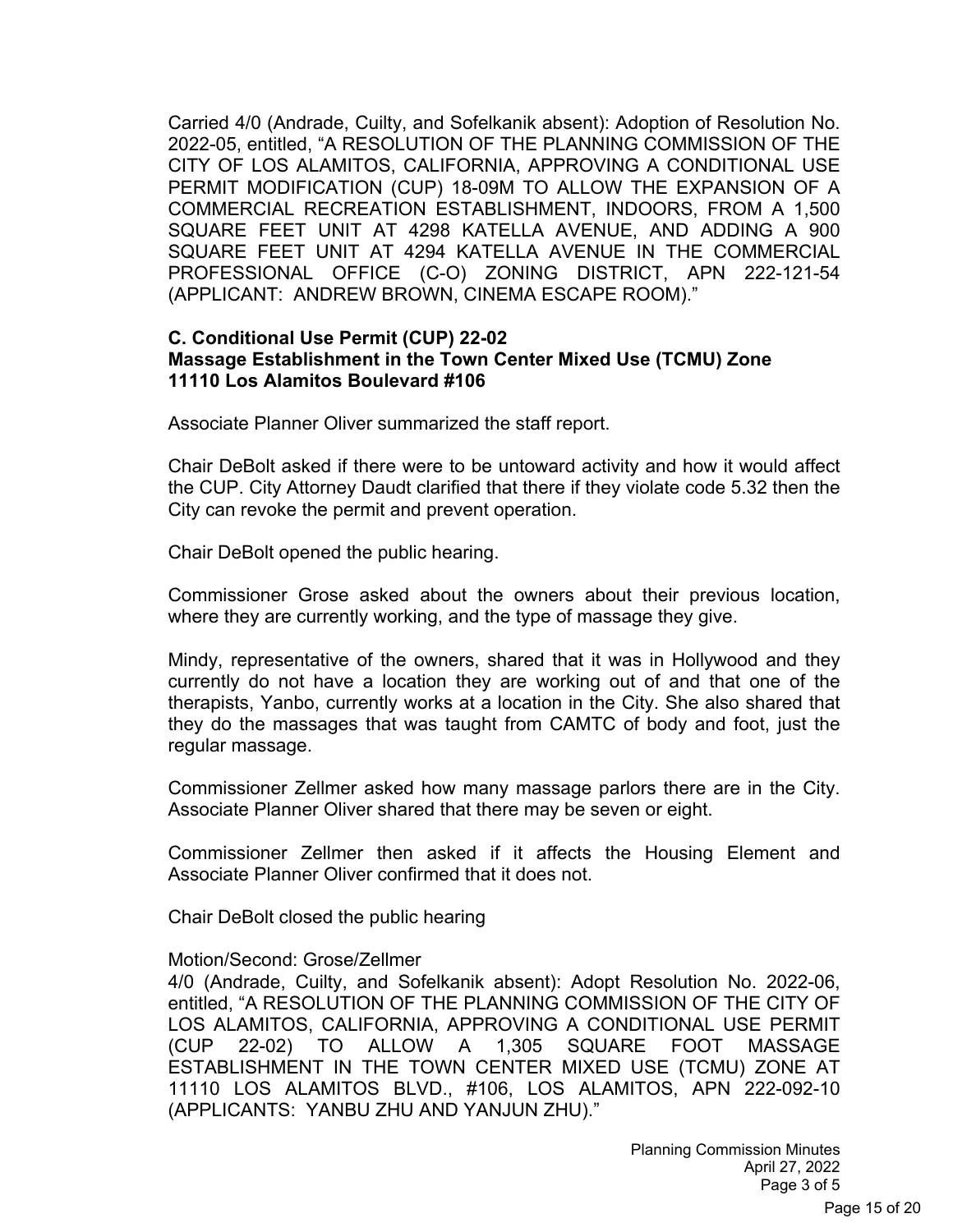#### **9. STAFF REPORT**

#### **A. Findings Required by AB 361 for the Continued Use of Teleconferencing for Meetings**

City Attorney Daudt quickly summarized the staff report.

#### Motion/Second: Grose/DeBolt

4/0 (Andrade, Cuilty, and Sofelkanik absent): Make the following findings by a majority vote of the Planning Commission:

- 1. A state of emergency has been proclaimed by California's Governor due to the COVID-19 pandemic, and continues to be in effect;
- 2. The Planning Commission has reconsidered the circumstances of the state of emergency; and
- 3. State and local officials continue to recommend measures to promote social distancing to slow the spread of COVID-19.

#### **10. ITEMS FROM THE DEVELOPMENT SERVICES DIRECTOR**

Associate Planner Oliver updated on the following items:

- Chevron project is moving along
- Medical building project has pulled building permits
- The Youth Center have their building permits issued
- Katella Deli project is not quite complete and will probably be completed in October
- The City Council approved the TCMU Zone and the next process is outreach to developers
- The City trying to market Pine Street as the City's main street

Development Services Manager Montenegro Jr. informed the Commission of the Parklet Series and promote Pine Street to be main hub of the City.

Development Services Director Noda shared the following:

- Recreation and Community Services Department summer brochure is out and encouraged the Commissioners to see the different events coming up
- Provided an updated on the upcoming CDBG street project on Bloomfield Avenue and Howard Avenue. He also added that there will be other street projects coming up and should be completed in August.

Chair DeBolt asked if Golden State Water Company restarted their project in the alleyway in Apartment Row area, Development Services Director Noda confirmed that they are and quickly summarized the project to the Planning Commission.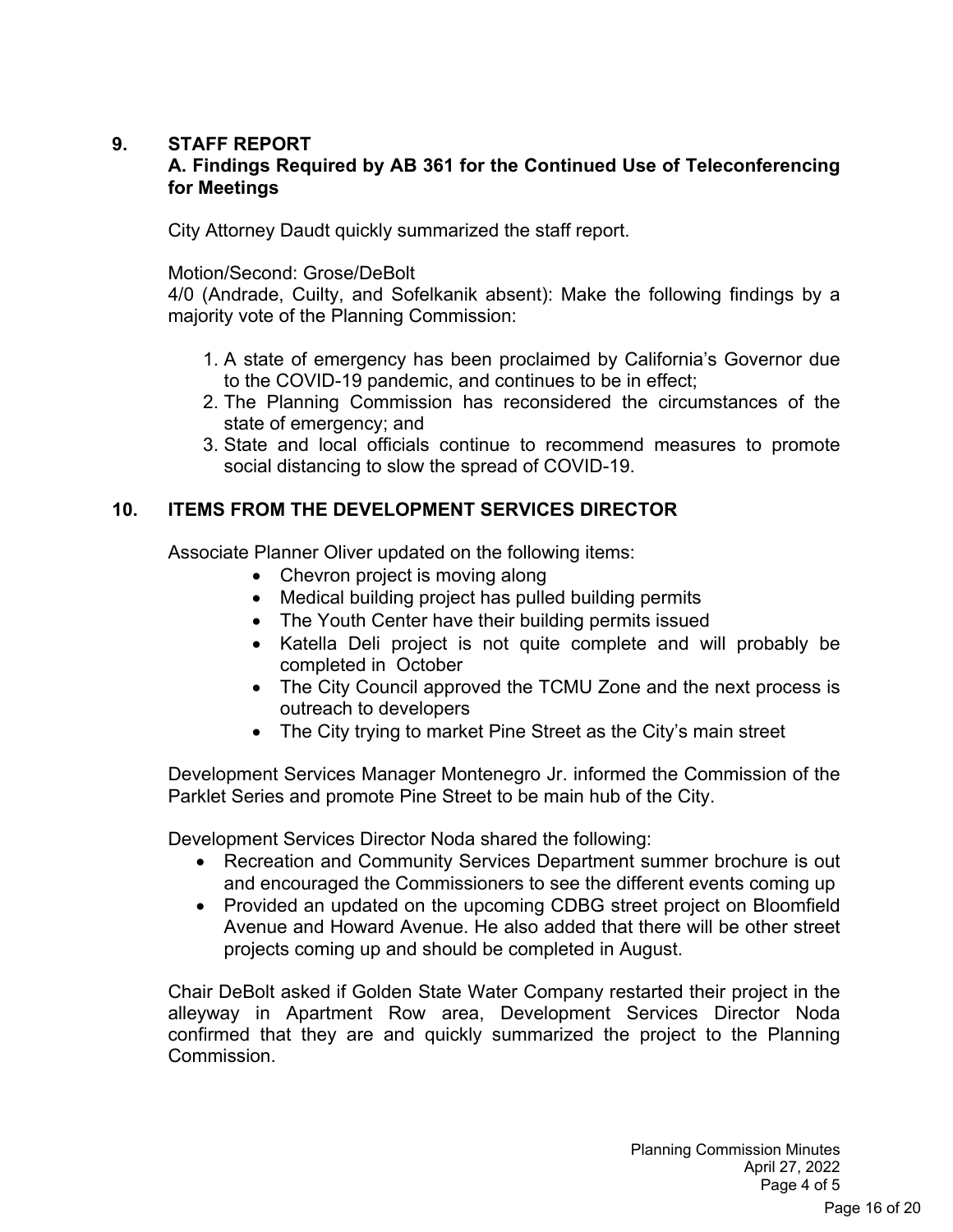Commissioner Zellmer shared of a ticket he received about one of his apartment buildings not having a back water for irrigation.

#### **11. COMMISSIONER REPORTS**

Commissioner Grose asked if the alleyway (behind Precious Life) is a part of the street project, Development Services Manager Noda confirmed it will be.

Commissioner Zellmer asked about getting speed humps put in during the street project. Development Services Director Noda shared that there is a Speed Hump Policy in place for those interested in having them installed.

Commissioner Grose asked and received an update from Associate Planner Oliver about the progress of the dance studio (OnStage) on Bloomfield Street.

Commissioner Grose gave a shoutout to the City because of the Los Alamitos Luxury Apartment project.

Commissioner Grose mentioned a facade of a physician building looking incredible on Catalina Street and Bloomfield Street.

#### **12. ADJOURNMENT**

The Planning Commission adjourned the meeting at 7:50 p.m.

 $\overline{a}$ 

ATTEST: And Art DeBolt, Chair

Ron Noda, Secretary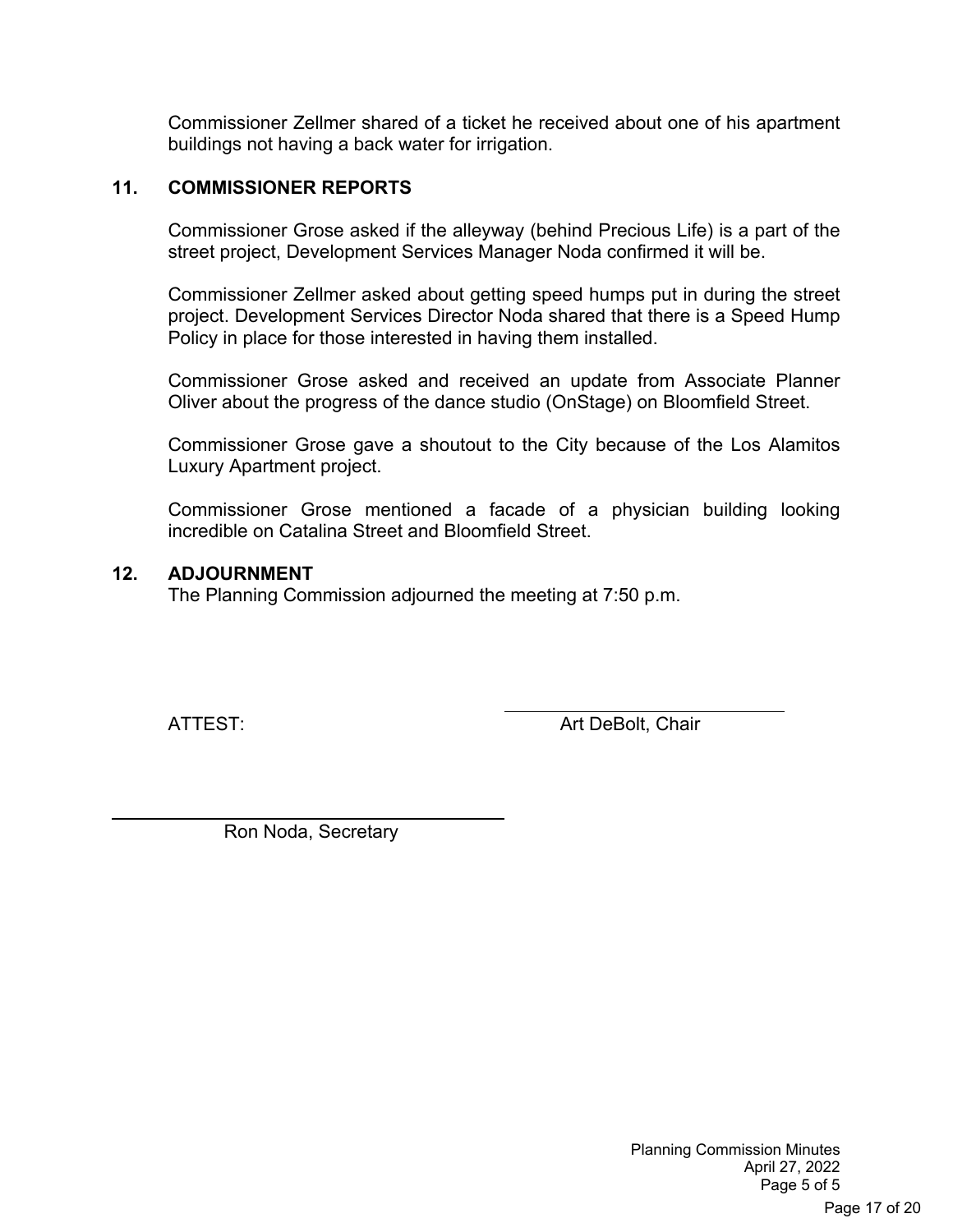# **City of Los Alamitos** PLANNING COMMISSION AGENDA REPORT

# **MEETING DATE: May 25, 2022 ITEM NUMBER: 5B**

**To: Chair DeBolt & Members of the Planning Commission**

**Presented By: Michael Daudt, City Attorney**

**Subject: Findings Required by AB 361 for the Continued Use of Teleconferencing for Meetings**

#### **SUMMARY**

For the Planning Commission to continue to have the option to meet via teleconference during the pandemic, AB 361 requires the Planning Commission to make specific findings at least every thirty (30) days.

#### **RECOMMENDATION**

Make the following findings by a majority vote of the Planning Commission:

- 1. A state of emergency has been proclaimed by California's Governor due to the COVID-19 pandemic, and continues to be in effect;
- 2. The Planning Commission has reconsidered the circumstances of the state of emergency; and
- 3. State and local officials continue to recommend measures to promote social distancing to slow the spread of COVID-19.

#### **BACKGROUND**

Assembly Bill 361 (AB 361) was signed into law by the Governor on September 16, 2021. A portion of AB 361 enacted amendments to California Government Code section 54953 regarding teleconference meetings. Those amendments authorize local agencies, like the City, to continue to conduct meetings by teleconferenceduring a Governor-proclaimed state of emergencyprovided that certain findings are made by the legislative body, and provided that certain procedural requirements are met regarding public access to the meetings.

A new requirement in AB 361 requires specific findings be reaffirmed at least every thirty (30) days in order for the Planning Commission to continue to have the option for one (1) or more of its members to use teleconferencing.

A "teleconference" occurs for purposes of AB 361 whenever one or more members of the Planning Commission connect to a Planning Commission meeting via electronic means. Thus, even if four members of the Planning Commission meet in person, if the fifth joins the meeting via Zoom, the meeting will be a teleconference meeting that must be conducted in accordance with the requirements of AB 361.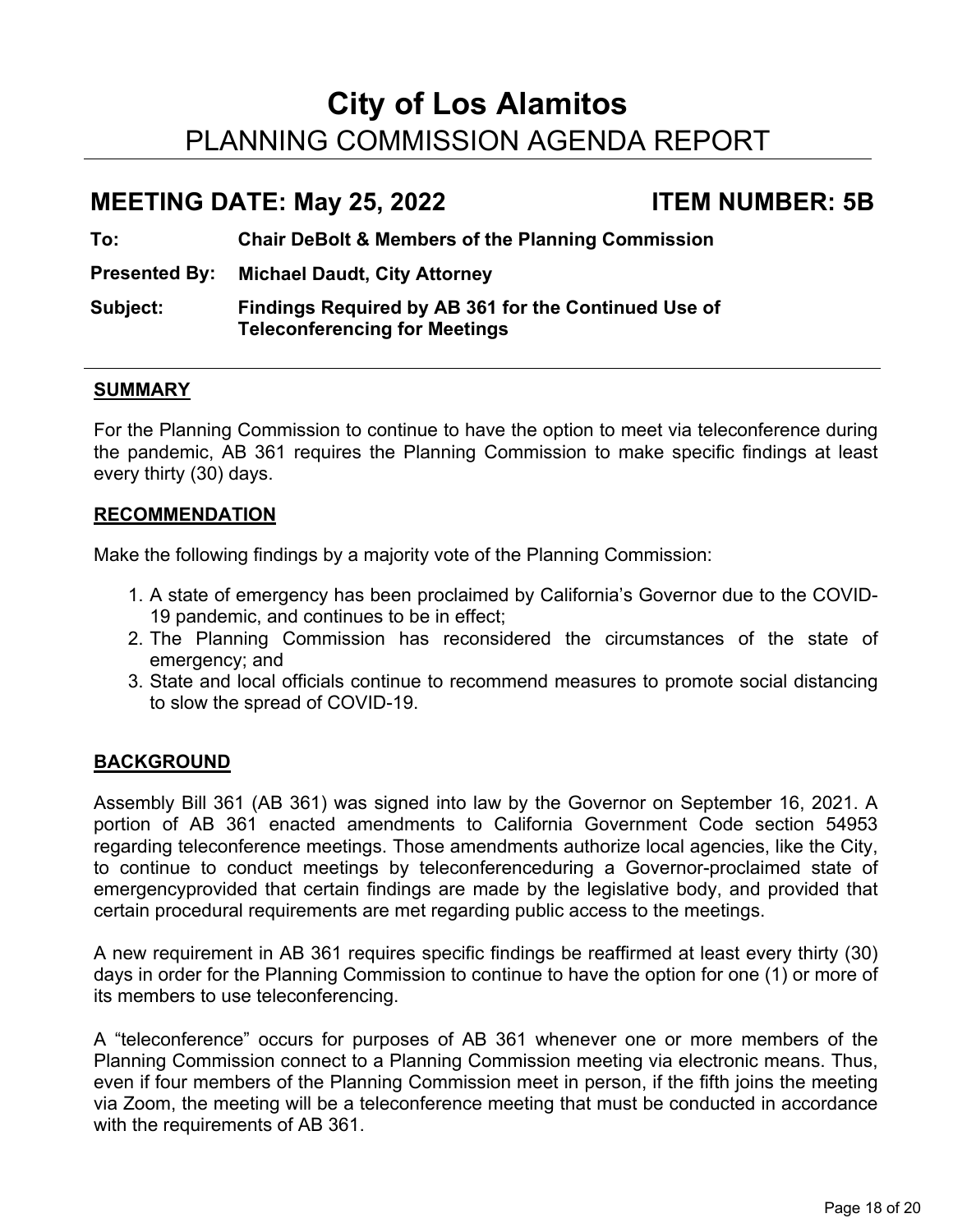For purposes of AB 361 "…'state of emergency' means a state of emergency proclaimed pursuant to Section 8625 of the California Emergency Services Act…" Cal. Gov't Code Sec. 54953(e)(4). Section 8265 of CESA in turn refers to a state of emergency proclaimed by the Governor

Cal Gov't Code Sec. 54953(e)(3)

#### **DISCUSSION**

#### Required Findings

The teleconference provisions in AB 361 may only be utilized as long as a Governorproclaimed state of emergency remains active, or while state or local officials have recommended measures to promote social distancing. When either of those is the case (both are true at this time), then in order to continue to teleconference using the new provisions of AB 361, the Planning Commission must make the following findings by majority vote every 30 days:

(A) The Planning Commission has reconsidered the circumstances of the state of emergency; and

(B) Eitherof the following circumstances exist:

- i. The state of emergency continues to directly impact the ability of the members to meet safely in person; or
- ii. State or local officials continue to impose or recommend measures to promote social distancing.

To comply with that requirement, the recommended action would have the Planning Commission find each of the following:

- a. A state of emergency has been proclaimed by California's Governor due to the COVID-19 pandemic, and continues to be in effect;
- b. The Planning Commission has reconsidered the circumstances of the state of emergency; and
- c. State and local officials continue to recommend measures to promote social distancing to slow the spread of COVID-19.

#### The "Every 30 Days Thereafter" Requirement

As noted above, AB 361 findings must be made "no later than 30 days after teleconferencing for the first time pursuant to , and every 30 days thereafter…"

In order to preserve the option for the Planning Commission or individual members of the Planning Commission to participate in meetings during the pandemic via teleconference in the future, the Planning Commission will have to adopt the required findings at least every 30 days.

#### Potential Consequence of Not Making the Findings Every 30 Days

AB 361 does not expressly state what happens if a legislative body fails to make the required findings "every 30 days." However, it expressly requires the timely re-approval of the findings